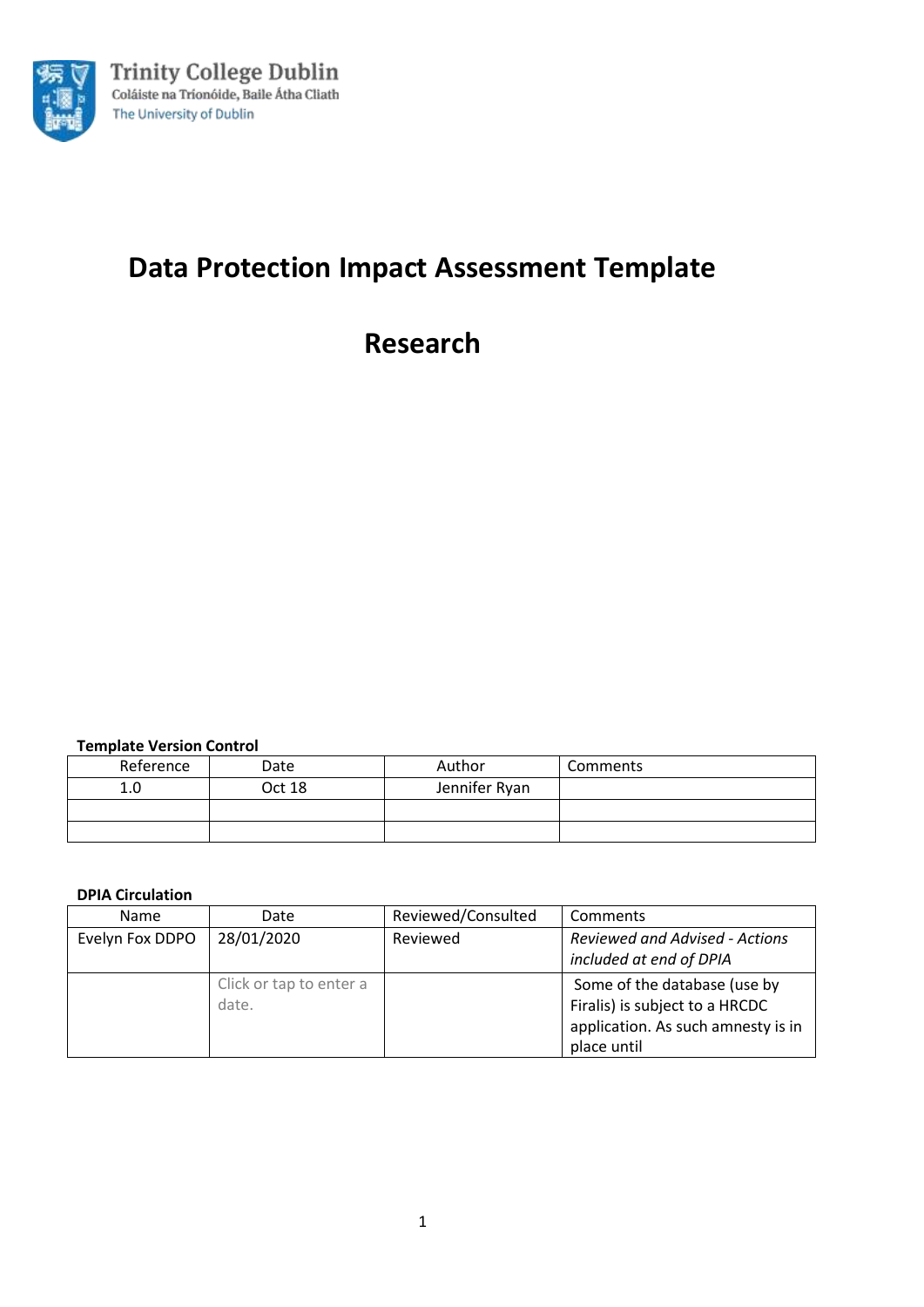|                              |  |          | declaration is made. No further<br>action at this time.                                       |
|------------------------------|--|----------|-----------------------------------------------------------------------------------------------|
| Amendment made<br>10.06.2020 |  | 1.<br>2. | Ethics amendment given for<br><b>HELICAL</b><br>Ethics amendment given for<br><b>FAIRVASC</b> |
| Amendment made<br>16.06.2020 |  |          | Ethics amendment given for<br>Decompress                                                      |

## **Objective**

The purpose of a data protection impact assessment (DPIA) is to assess and demonstrate compliance with data protection legislation. The DPIA also provides evidence that the risks to individuals have been considered and sufficient measures have been taken to protect those individuals. The DPIA should assess the activity to be carried out against all the principles of data protection and determine whether the processing of personal data is both necessary and proportionate or whether changes to the process or additional controls are required

## **Data Protection Checklist for Health Research**

**If your project relates to health research**, then you must comply with the requirements of the Health Research Regulations 2018. You must carry out the following:

|    | 1. Obtain ethical approval for the health research by a research ethics committee.                   | ⊠           |
|----|------------------------------------------------------------------------------------------------------|-------------|
| 2. | Identify and document the data controller, joint-controllers and data processors.                    | ⊠           |
| 3. | Ensure relevant contractual arrangements are in place.                                               |             |
| 4. | Identify and document funding bodies.                                                                | ⊠           |
| 5. | Identify third parties with whom data will be shared even if pseudonymised.                          | ⊠           |
| 6. | Ensure all members of the research team have completed data protection training.                     | ⊠           |
| 7. | Carry out a risk assessment of the data protection implications of the research.                     | ⊠           |
| 8. | Carry out a DPIA if the research is a high risk to individuals or involves the use                   |             |
|    | genetic data, monitoring of behaviors, large scale processing of sensitive data,                     |             |
|    | use of the data for new purposes or the linking of datasets.                                         | $\boxtimes$ |
| 9. | Ensure you only use the minimum data necessary to carry out the research.                            | ⊠           |
|    | 10. Implement controls to ensure the integrity and accuracy of data and determine when               |             |
|    | the data has been altered, disclosed or erased and by whom.                                          | ⊠           |
|    | 11. Implement security measures to protect the personal data e.g. device encryption.                 | ⊠           |
|    | 12. Ensure the data is archived, anonymized or destroyed when the research is completed. $\boxtimes$ |             |
|    | 13. Ensure that participants are provided with sufficient information about the use of their         |             |
|    | personal data via participant information leaflets or the project website.                           | ⊠           |
|    |                                                                                                      |             |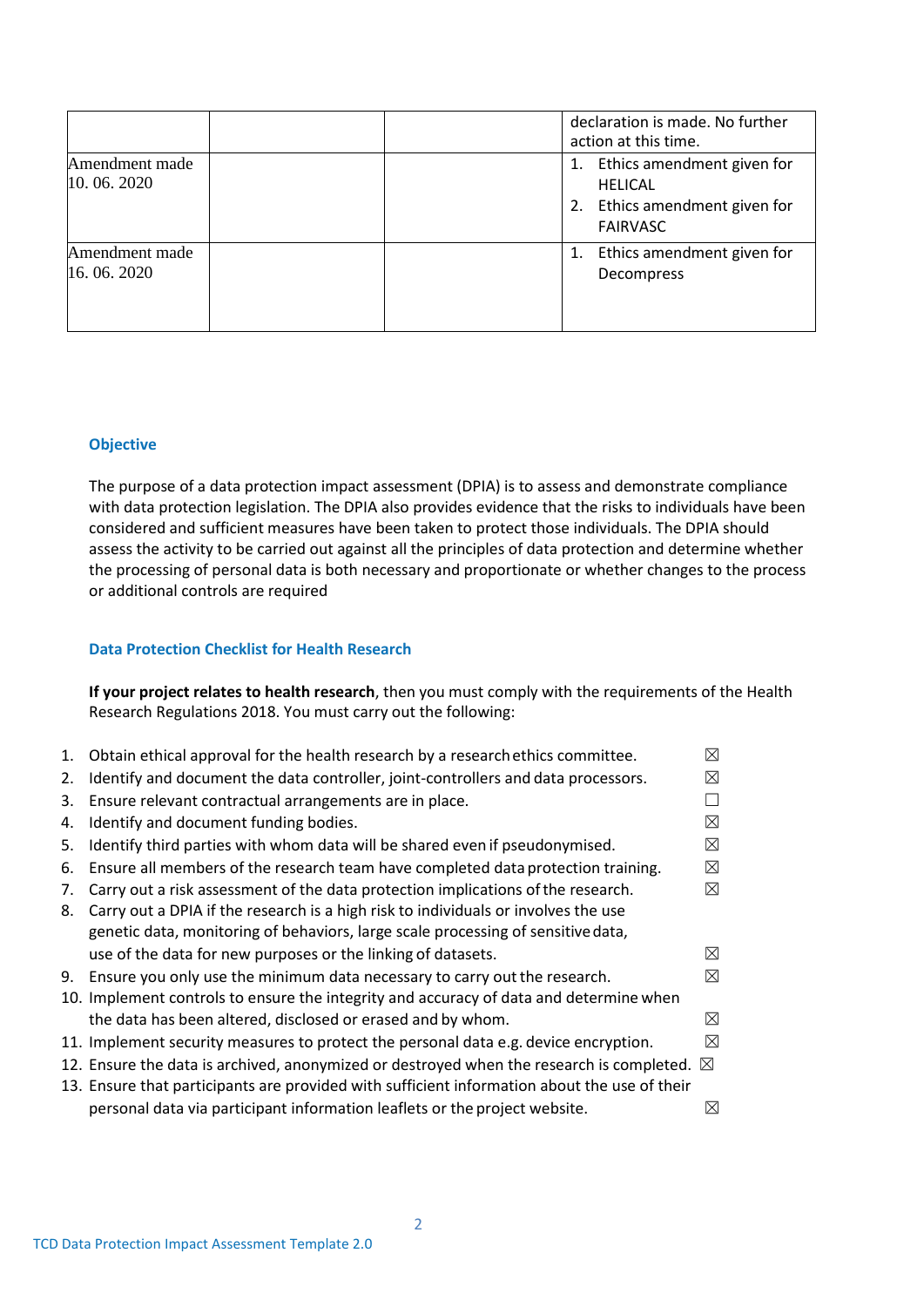14. Obtain explicit consent for the processing of personal data for the health research Including the screening of individuals for research purposes.  $\boxtimes$ 

**Data Protection Impact Assessment Instructions**

You should complete all the questions on the DPIA and forward it to the Data Protection Officer who will provide feedback on any risks identified and recommendations on the actions or controls needed to address those risks.

**It is the responsibility of the project supervisor to ensure the required controls are put in place and to sign off on any risks arising from the processing.**

The DPIA should be updated to reflect any material changes to the processing as the project or activity progresses.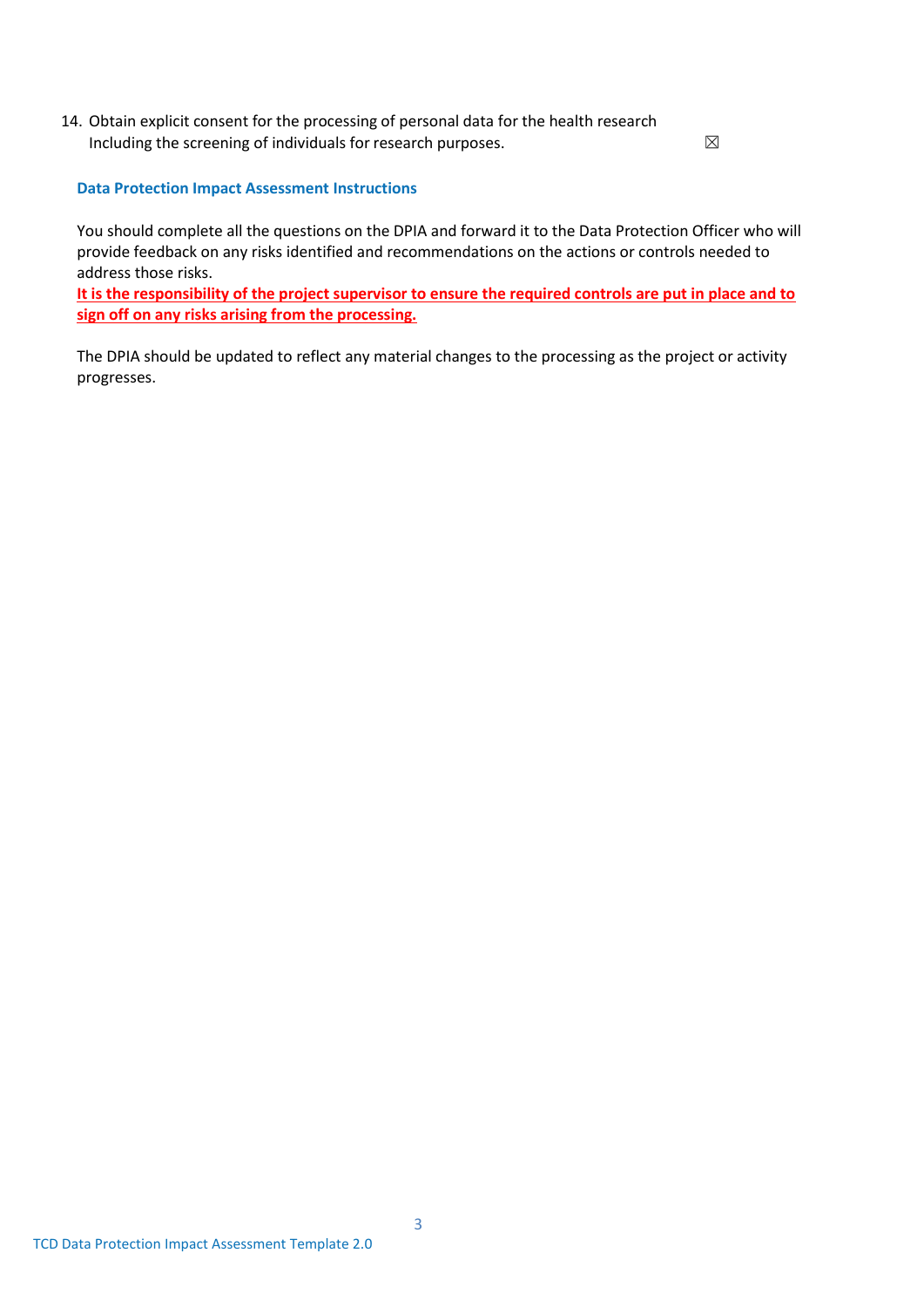**DPIA Name: RKD (Rare Kidney Disease) Registry and Bioresource Date: 10/06/2019 Owner: Professor Mark Little**

## **1. Describe in detail the process, system or project to be assessed.**

Name of Project: Rare Kidney Disease (RKD) Registry and Bioresource

The purpose of this study is to set up a central repository that can support future research aimed at improving the prevention, diagnosis and treatment of vasculitis.

There are two components of the project:

1) A registry containing patient healthcare data and demographics. This registry will be used to study outcomes for systemic vasculitis and associated kidney diseases.

2) A biobank/ bioresource containing stored biological samples (serum, urine, plasma and DNA samples) which is used alongside the registry data to study the disease in-depth and identify potential biomarkers for the disease by carrying out ethically approved research studies.

Primary Systemic small vessel Vasculitis (PSV) refers to a group of rare autoimmune multi-system disorders with an annual incidence of 15/million or 60-75 cases per year in Ireland and occurs primarily in adults with a median age of onset 62. This condition is accompanied by a wide range of medical complications which frequently presents a diagnostic dilemma as many clinicians will be unfamiliar with the condition, which delays diagnosis by 6-12 months. Consequently, organ destruction progresses such that 30% end up with end-stage kidney disease and intensive care unit level care is often required due to multi-organ dysfunction. Although, effective treatments are available, Systemic Vasculitis remains a largely fatal disease accompanied by a chronic relapsing condition with no cure that requires coordinated long-term multi-disciplinary input.

RKD is an initiative aimed at addressing this unmet need and comprises dedicated multi-disciplinary centres across the country that provide a coordinated care path from diagnosis to relapse and on to long term remission, and provide access to clinical trials for patients with PSV. To support high quality translational research this network has established the RKD Registry and Bioresource which has recruited 1900 cases, including 668 vasculitis patients, 315 age-matched healthy controls and 698 disease controls, with the aim to enrol all 900 vasculitis patients in Ireland, providing a rich longitudinal clinical database-which is linked to an extensive vasculitis biobank.

Eligible Vasculitis patients are identified by the lead study clinician at local hospital sites and recruited into the study by the local research team after obtaining informed consent. Every recruit is assigned a study number which is recorded on the patient medical record and consent form. Patient identifiable information is stored in local hospitals.

Biological samples (serum, proteomic grade plasma, urine, leucocytes, RNA and DNA) are processed and stored centrally at the TCD Biobank with archiving managed using industry standard Freezerworks software. All aliquots are bar coded and mapped to the freezer location. Every aliquot has a clearly documented provenance. Stored samples can be requested for research purposes by an academic or industry (commercial) lab by entering into a material transfer agreement (via tech transfer office) with TCD.

Linked coded clinical data are recorded (using the study number in place of name) by the research team in the RKD registry database, which is hosted in TCD (by IT Services) and secure access controlled.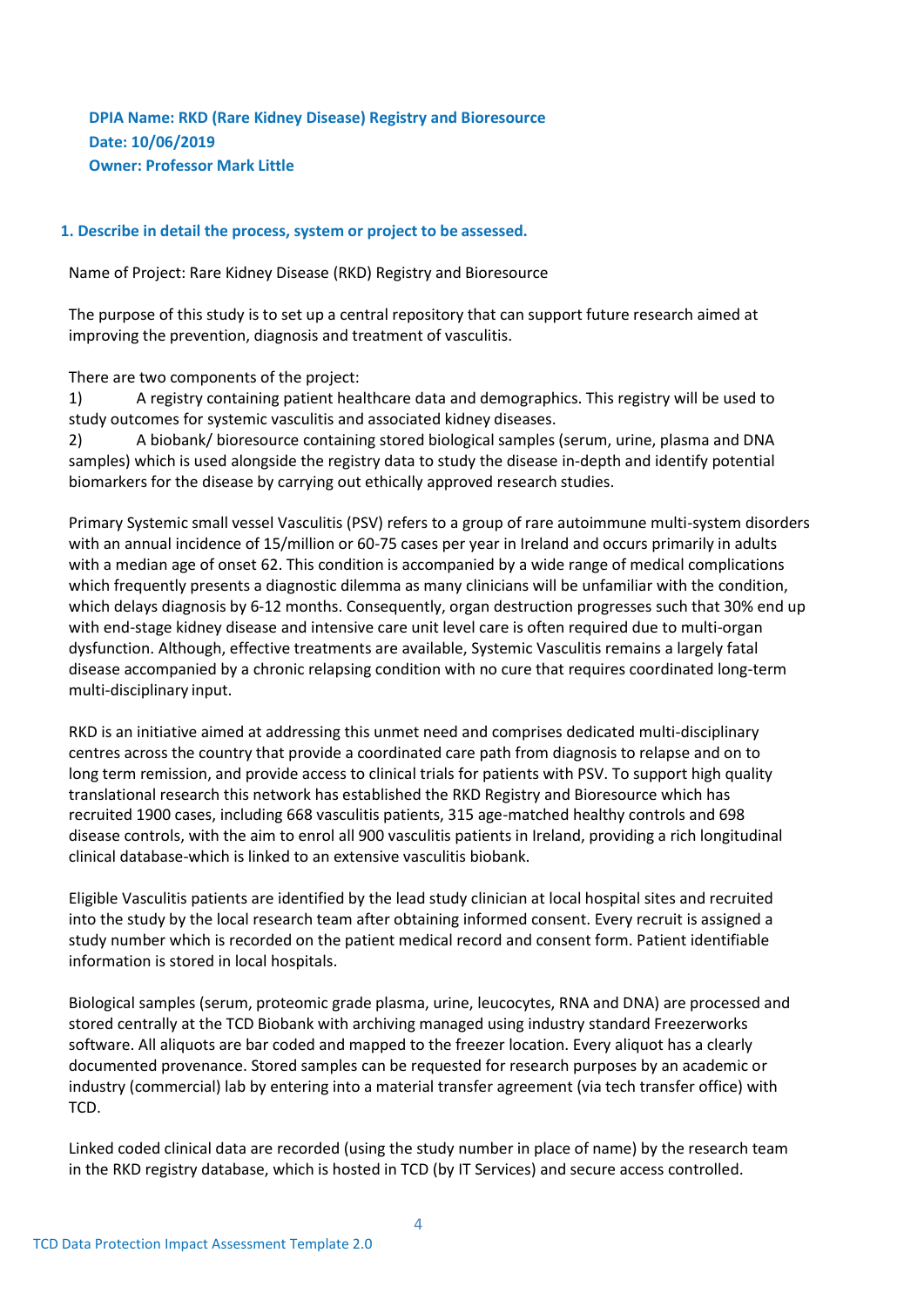The database system used for this study has been created using REDCap (previously 'Distiller' platform was used and managed by DCCR/CRDI - this has subsequently moved to REDCap, hosted by TCD IT Services). It has a web interface for building and managing online surveys and databases. The security and infrastructure of this database is managed by the IT Services department at TCD. Host server, main database server and the connection between the two is securely protected behind host and institutional firewall.

This project is organised by Professor Mark Little of Trinity College Dublin, in collaboration with Nephrologists and other specialists with an interest in Vasculitis from hospitals across Ireland.

Data controllers involved in the project are identified as follows:

## Data controllers:

1) Trinity College Dublin (for RKD Biobank and Registry - coded samples and data) Study Head: Prof. Mark Little Database management and storage: TCD High Performance Computing

Lead Research Nurse: Jane Richardson (contracted via St James's Hospital/TCD clinical research facility; the assigned Lead research nurse may change throughout the course of the study)

Controllers of patient data - who share CODED data with RKD, are listed below.

(Note: in relation to the Checklist on Page 2 - item 3 - contractual arrangements -this is currently in progress. Data sharing agreements were not formally established at the start of this study as the relevant ethics committee and hospital approval was deemed adequate. The protocol and information leaflet are now undergoing substantial revision. Once the protocol amendment is finalised and approved by ethics, formal data sharing agreements will be established with each site - this document is in draft and pending protocol revision).

1) Tallaght University Hospital (for medical records of recruited participants)

Lead clinician: Prof. Mark Little

+ research nurse support (which may include TCD research nurse from the CRF at St James's Hospital) See attached re ethics received for

- a. HELICAL
- b. FAIRVASC
- c. DECOMPRESS

2) St James's Hospital (For medical records of recruited participants) Lead clinician: Dr. Niall Conlon + research nurse support (which may include TCD research nurse from the CRF at St James's Hospital)

3) St Vincent's University Hospital, Department of Rheumatology (For medical records of recruited participants) Lead clinician: Dr. Eamonn Molloy + research nurse support

4) Cork University Hospital[, Department of Nephrology \(](http://www.cuh.hse.ie/Our-Services/Our-Specialities-A-Z-/Nephrology-Renal-Medicine/Our-Services/Vasculitis-Service/)For medical records of recruited participants) Lead clinician: Dr. Michael Clarkson + research nurse support

5) University Hospital Galway, Department of Nephrology (For medical records of recruited participants) Lead clinician: Prof Matthew Griffin

+ research nurse support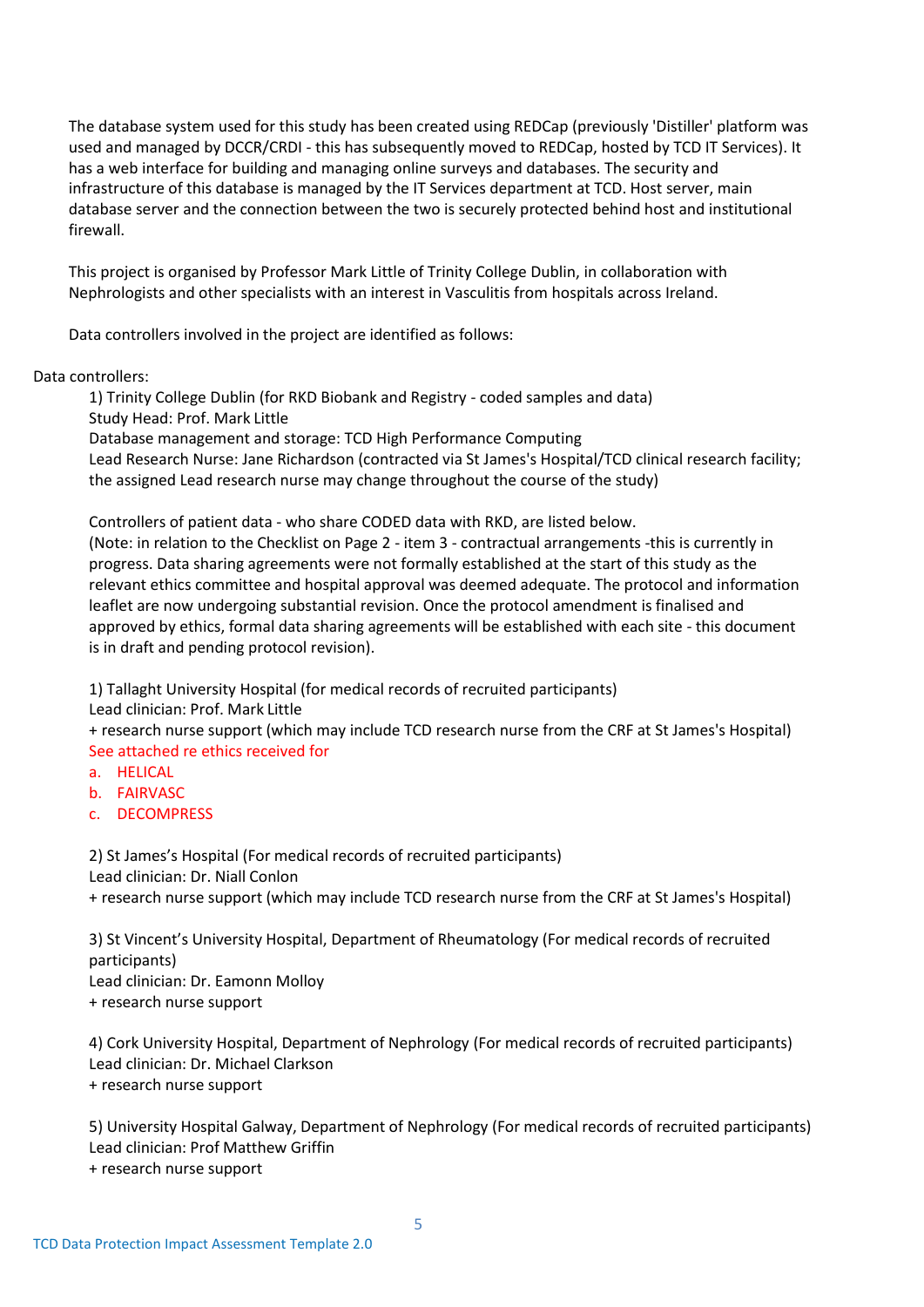6) University Hospital Limerick, Department of Nephrology (For medical records of recruited participants) Lead clinician: Dr Liam Casserly 7) Mater University Hospital, Department of Nephrology (For medical records of recruited participants) Lead clinician: Prof Yvonne O'Meara

8) Beaumont Hospital, Department of Nephrology (For medical records of recruited participants) Lead clinician: Prof Mark Little + research nurse support

Data processors:

TCD IT Service may subcontract a cloud storage vendor for data storage/ backup. If an international data centre is used, non-EEA data processing may occur. TCD will only use services which are compliant with the European Data Protection Regulation and who satisfy the conditions for processing personal data outside the EEA. Appropriate data processing agreements will be used for third party vendors.

Data Flow:

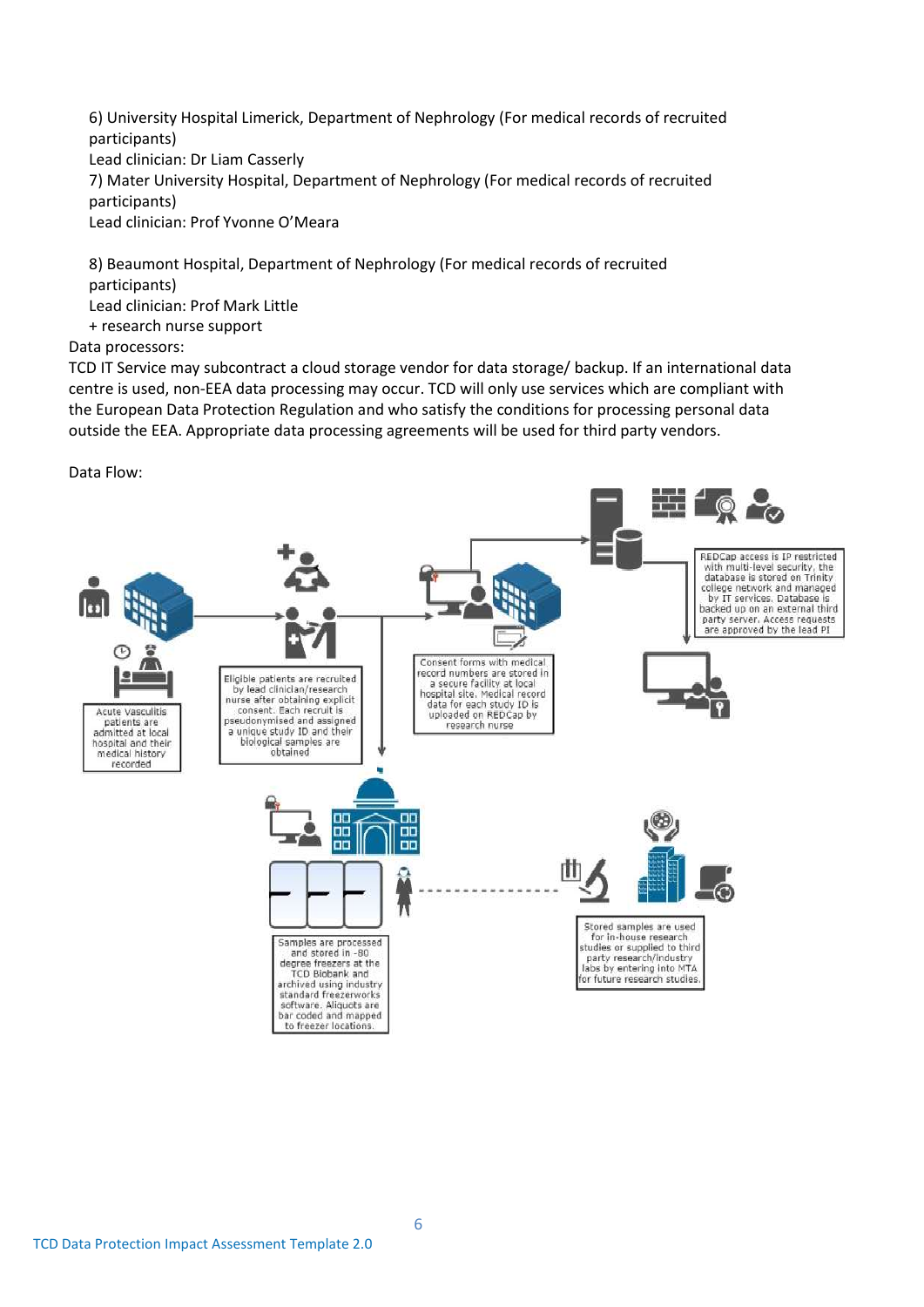## **2. List the types of personal data that will be collected, used, accessed or shared for the purpose of this activity?**

This study involves collecting and processing sensitive personal data pertaining to study recruit demographics which includes gender, date of birth, ethnicity and employment status, and health data which includes detailed medical record describing disease clinical characteristics, biopsy characteristics, induction and maintenance treatment, details about co-morbidities, diagnosis and continuing treatment. Additionally, detailed disease assessment at subsequent encounters and, if applicable, transplant details including donor type and immunosuppressive medication. Only coded data (labelled with study id) is entered into the registry.

The study also involves collecting biological and genetic data which includes blood, urine, RNA and DNA samples which are centrally processed and stored in the TCD biobank until further investigations. Biopsy samples are stored at local hospital sites.

## **3. Have you ensured that you will only collect the minimum data that you need or that is necessary for the activity? Provide details**

The case report form/data base fields are fixed in the RedCap database. These have been designed to collect the minimum data that is deemed to provide a complete picture of disease history to facilitate research of high impact. The study organiser has reviewed and tested this extensively throughout the duration of the project and is confident that only minimum required data is being collected. As this is a disease registry, the information on medical history and disease progression needs to be sufficiently extensive to support anticipated research at this time and in the future.

## **4. Health Research Only - Describe how you will you ensure that explicit consent is obtained for processing personal data for health research? Attach supporting documents.**

If you intend to seek a public interest waiver from the Health Research Consent Declaration Committee, please contact the Data Protection Officer at dataprotection @tcd.ie.

The attached participant information/consent form has been used for consenting participants to the research study. This document forms part of a wider consenting process, which includes a discussion of the study with a research team member, opportunity to ask questions, time to consider participation and explanation of the voluntary nature of the study and opportunity to withdraw at any stage. Explicit/ documented consent is obtained for all participants (signed and dated consent form - held at each respective site). This information leaflet and consent form has undergone a substantial revision to ensure full compliance with the requirements of GDPR and the Health Research Regulations.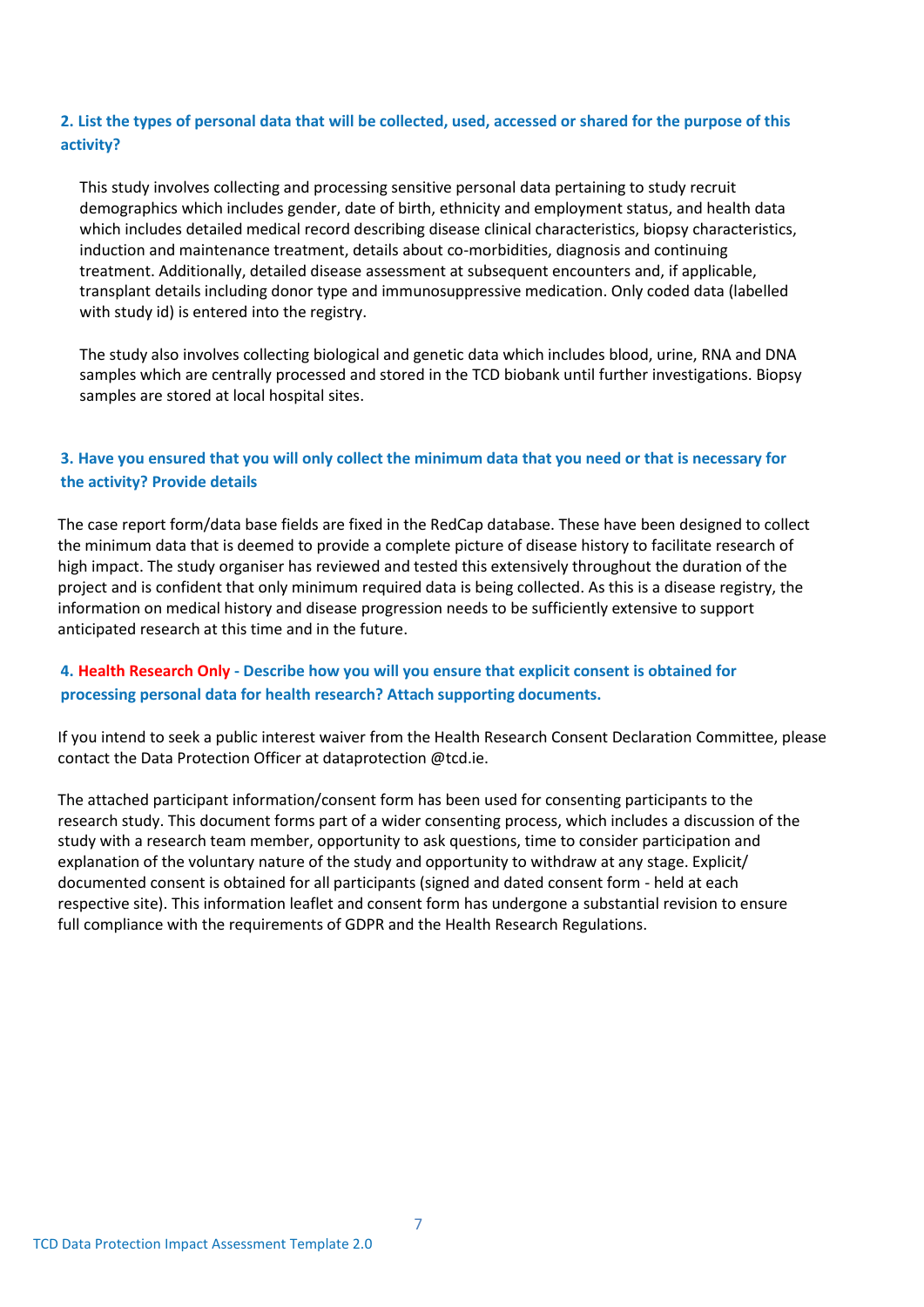## **5. Health Research – Describe how you will you ensure that the processing of the personal data is lawful?**

Include whether you are relying on consent, statutory requirement, performance of a contract, public interest, vital interest or legitimate interest as a mechanism for processing. If using consent, then describe the consent process and attach supporting documents.

#### **The lawful basis for processing data is:**

*Article 6(1)(e) - Public Interest and Article 9(2)(j) Scientific Research. Explicit consent is sought as an appropriate safeguard to rights of the data subject as mandated by the Health Research Regulations.*

## **6. Does the research involve any of the following:**

- **evaluating or predicting outcomes in individuals.**
- **decision making by automated means e.g. using algorithms.**
- **monitoring the behaviors of individuals.**
- **the surveillance of individuals, use of location or the use of biometric technology such as facial recognition?**

If so provide details and if so describe the impact to the individuals?

The RKD registry currently holds a large database of healthcare and medical information about 750 vasculitis patients, 315 age-matched healthy controls and 698 disease controls, linked to a Vasculitis biobank. The aim of this study is to provide a readily accessible resource of vasculitis patient samples to facilitate small- or large-scale research projects to identify novel disease biomarkers, develop better diagnostic tools and treatments for vasculitis patients. Immediate effects of this study cannot be addressed at the moment as it is a longitudinal study and the state of research and technological advancement will dictate the large-scale impacts of this study.

112 of these recruits were included in the Firalis sub-study of the HELICAL project, which is the subject of a HRCDC application.

However, as the data in this study is coded and only intended for research purposes, outcomes will not be used for monitoring individuals or making automated decisions that will affect individuals - this is not considered to constitute automated decision making or profiling.

**7. Will the activity involve the use of special categories of data or sensitive personal data, if so provide details?**

Sensitive personal data includes: -Health & Genetic -Racial & Ethnic -Sexual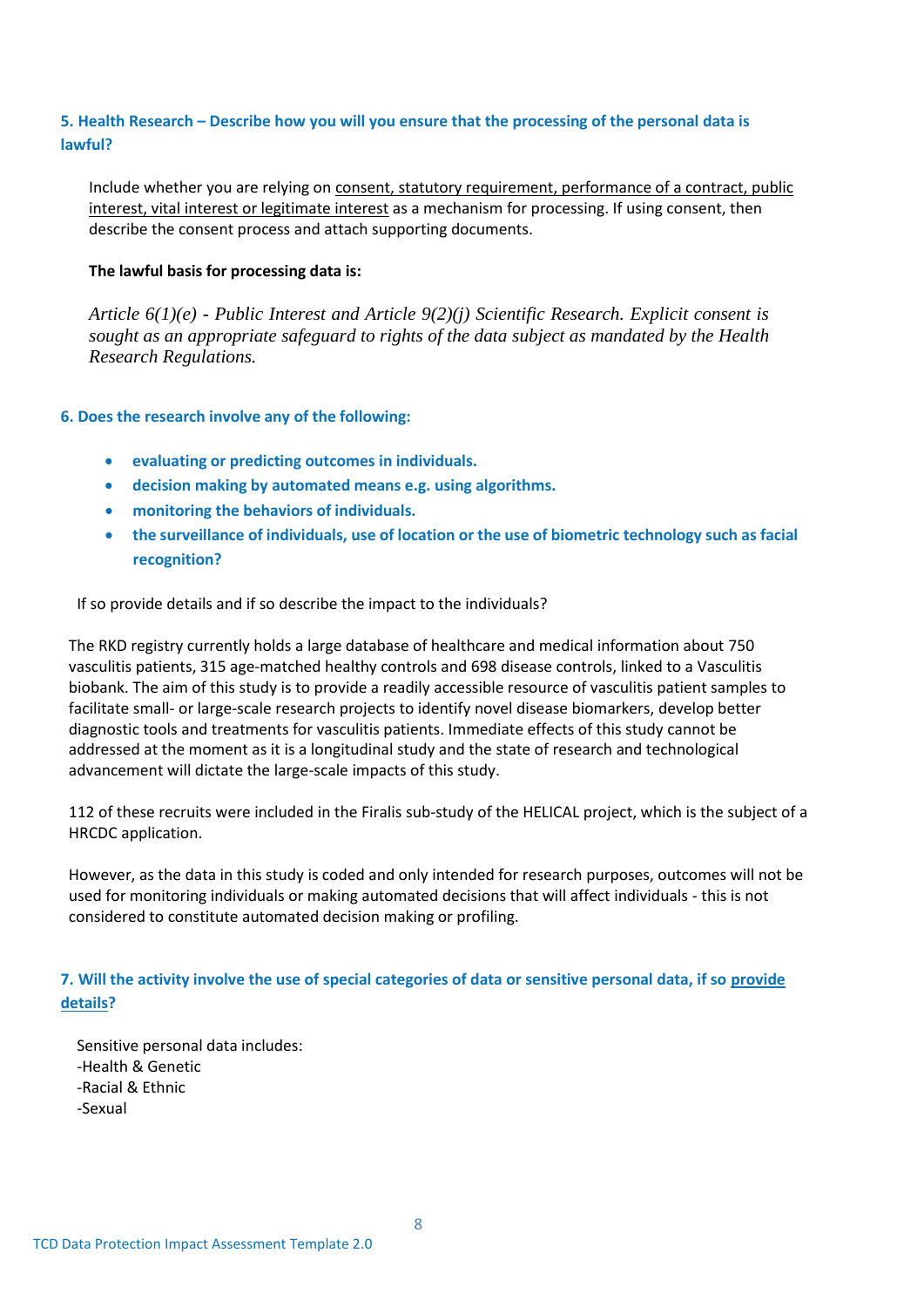-Religious and Philosophical -Political -Biometric -Trade Union

Special Categories of data include: -Children's data -Data relating to criminal convictions

Yes - Health, Genetic data and ethnic data - as part of the registry we will be collecting demographic data, date of birth, gender and detailed medical history.

As this is a biobank - samples can be used for a wide range of research studies. The research will look at the effects of family history, genetics and environmental impact on disease progression/ triggers etc. This will require genetic data. Pseudonymised samples and data (including genetic data) will be made available to other researchers (including with non-EEA research institutions) for further research.

- 1. The Firalis sub-study does not include genetic or ethnic data
- 2. HELICAL does not include genetic or ethnic data;
- 3. FAIRVASC does not include genetic data; it does include ethnic data:
- 4. DECOMPRESS does not include genetic data; it does include ethnic data

## **8. If using sensitive personal data which of the conditions for processing listed below will be used, provide details or state if unsure?**

-Explicit consent -Employment law -Social protection -protect the vital interests of an individual -defence of legal claims -medical diagnosis -preventative or occupational medicine -provision health or social care -public health - scientific or historical research -archiving in the public interest -legitimate activities of a foundation or not for profit with a philosophical, trade union on religious aim -the data has previously been made public -substantial public interest

Scientific research, Explicit consent

## **9. Will the data be shared with third parties including IT service providers, cloud services, sub-contractors etc.?**

**Provide details** including information on the contractual arrangements in place and confirm what due diligence has been carried out.

The registry database (coded data only) will be shared with TCD IT Services Department as its security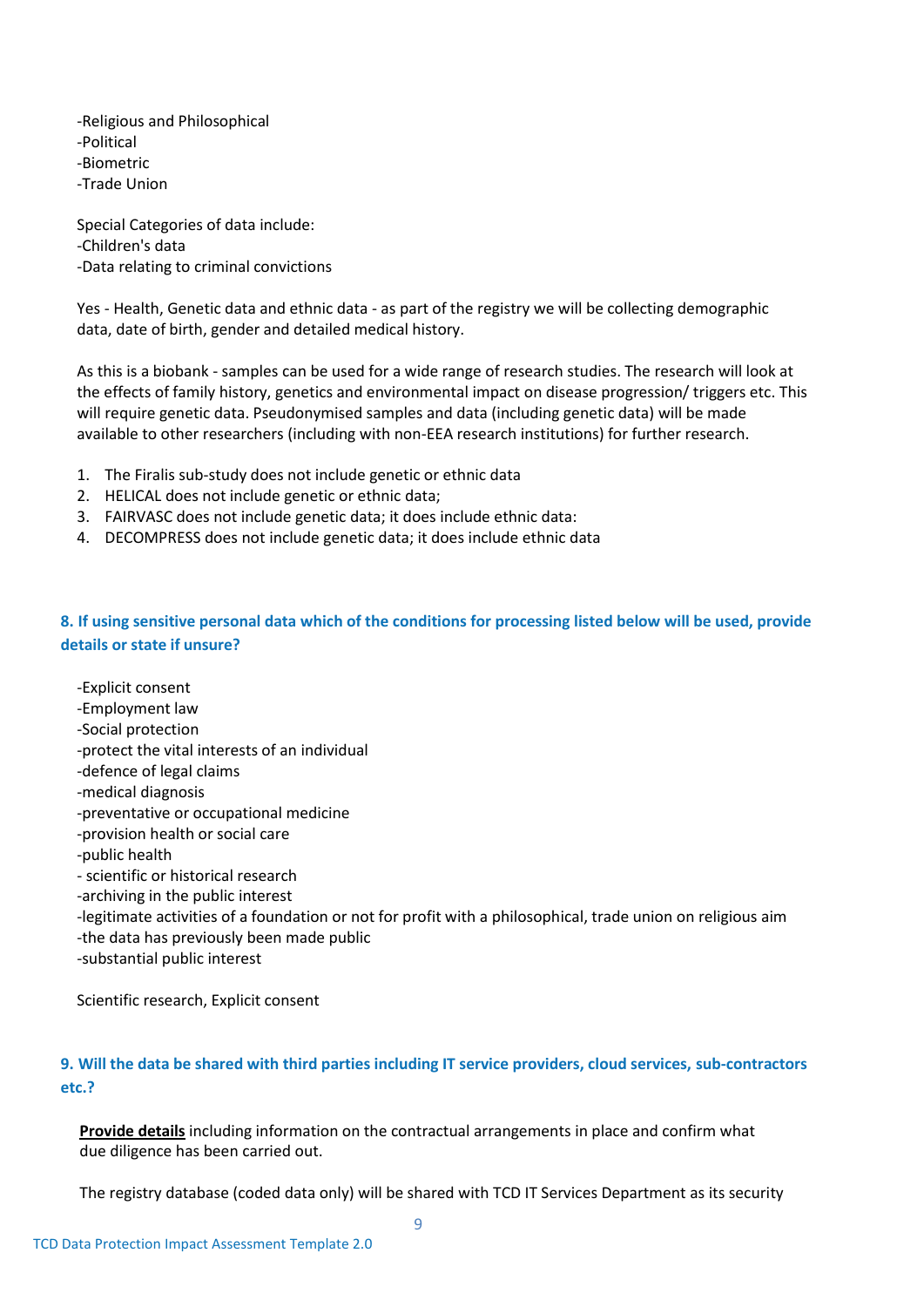and access permissions are managed by them. This database will be periodically backed up on an external third-party server located in Dublin under management of IT Services Department. TCD IT Service may subcontract cloud storage vendor for data storage/ backup. If an international data centre is used, non-EEA data processing may occur. TCD will only use services which are compliant with the European Data Protection Regulation and who satisfy the conditions for processing personal data outside the EEA. Appropriate data processing agreements will be used for third party vendors.

Biobank samples will be shared with third party research/industry labs, such as Firalis, for research purposes with appropriate data and material sharing agreements in place (agreements are managed via the OCPKE office, TCD).

See Table at the end of this document, which is a living document and will be updated each time a MTA or MDTA is executed.

## **10. Will the data be transferred or stored outside the EEA at any point or placed with cloud providers that store data outside the EEA? Provide details.**

Coded biobank samples and data may be transferred to research/industry labs outside the EEA for research purposes with standard material/ data transfer agreements in place.

**11. If you are transferring personal data outside the EEA have you ensured that suitable conditions for transferring the data are in place? Provide details or state if unsure**

These include : -Adequate jurisdiction -US Privacy Shield -Standard Contract Clauses -Binding Corporate Rules -Authorisation from the Data Protection Commissioner

This will be in accordance with TCD policies on material and data sharing agreements. It is anticipated that standard contract clauses or US Privacy Shield will be used where there is no other inter-institutional agreement in place. For transfer to any non-EEA or commercial entity, legal support from TCD for the data sharing agreement will be sought.

## **12. Describe in detail the technical and organisational security measures which will be taken to protect personal data including but not limited to access controls, encryption, pseudonymisation etc.**

Identifiable patient/control data is pseudonymised after recruitment by assigning a study ID; consent forms and recruitment log (which includes identifiable data) will be stored in a secure facility at the local hospital site under control of the site PI (depending on local institutional policies and approvals). The recruitment log will be stored in spreadsheet or database format on a password protected drive.

Pseudonymised data will be entered manually into the REDCap database, which will be mapped to a dedicated password protected computer using IP address. The database will be protected behind host and institutional firewall with access to dedicated personnel only. The database operates on multiple-access levels. Only the lead study PI and research nurse will have complete access to the database and permission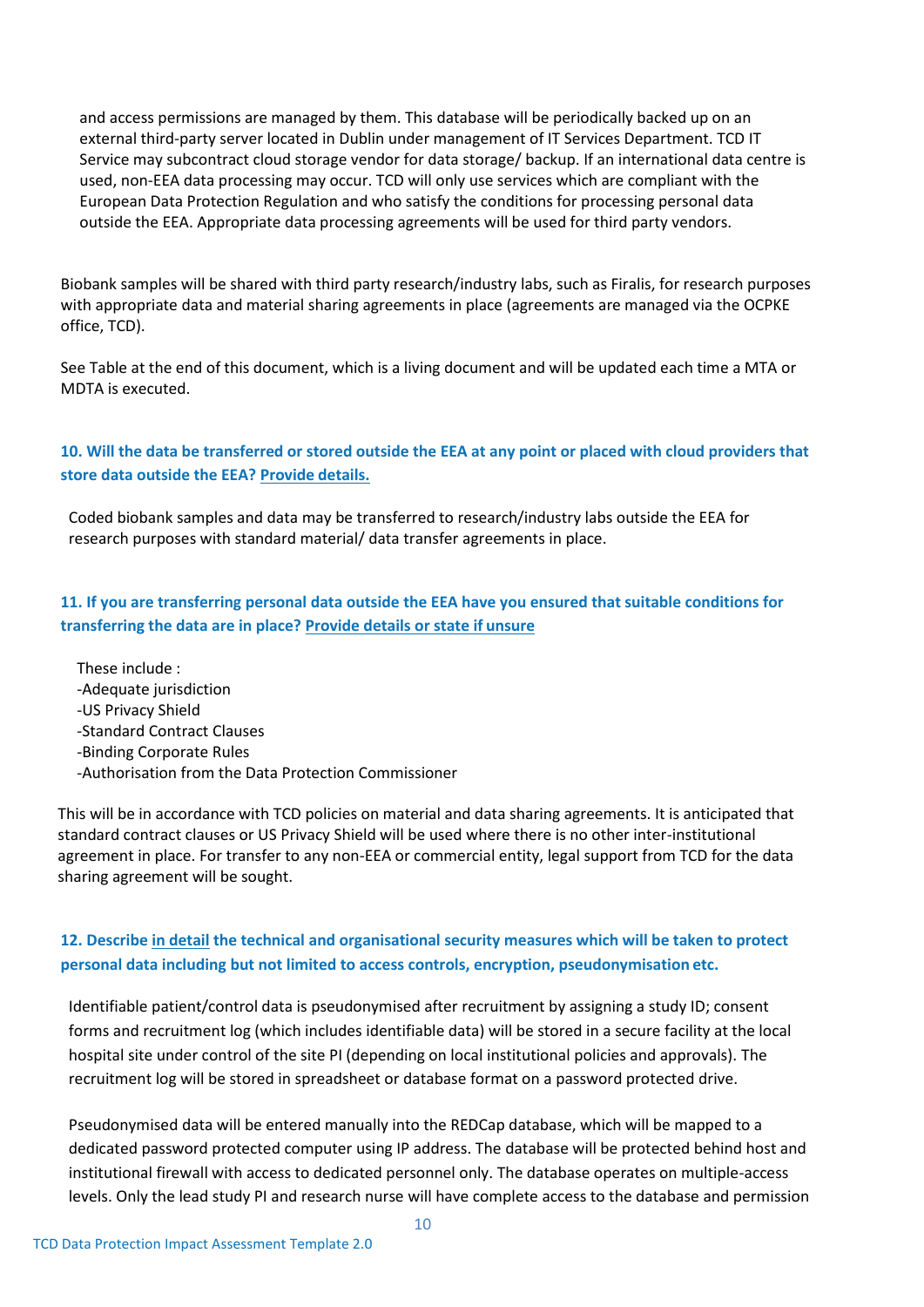to modify, while other approved members will have limited access rights according to site and requirements; new access requests will be approved by the lead study PI and a log of approved users, with access privileges, will be maintained. New users are required to agree to a code of conduct (see below). A procedure is in place to remove users that have left the study.

Coded biological samples are processed and stored centrally at the TCD biobank and archived by the biobank technician using industry standard Freezerworks software (https://freezerworks.com/) to catalogue samples; only the biobank technician and Lead study PI have access to the software. This is hosted on a dedicated, password protected computer stored in a secure location with backup to a hard drive kept in a locked cabinet.

## Code of conduct for new REDCap database users:

**"I understand that as a XXXXXXXX at XXXXXX Hospital, you need read and write access to the RKD database on REDCap. This database gives you access to real clinical data about Irish vasculitis patients. Before we give you access to this data, you need to read the following and then confirm to me that you understand the issues and agree to the safeguards:**

- *Although the data under consideration is de-identified, due to its nature, in practice the data cannot be assumed to be anonymised.*
- *Because of the rareness of the disease, factors such as clinic visit dates, unusual symptoms, etc., may allow specific patients' identities to be revealed if such data were known to third parties.*
- *As such, further measures need to be undertaken to ensure in so far as possible that the possibility of the patients' privacy being compromised is minimised. We therefore require that:*
	- o *RKD data is saved, if this is necessary, on a password encrypted device.*
	- o *RKD data is not emailed to yourself or anyone, or stored on cloud services without being encrypted*
	- o *RKD data is not shared with anyone else, or discussed with anyone else.*
	- o *Demonstrations, reports and publications about the project will not display actual individual level patient data.***"**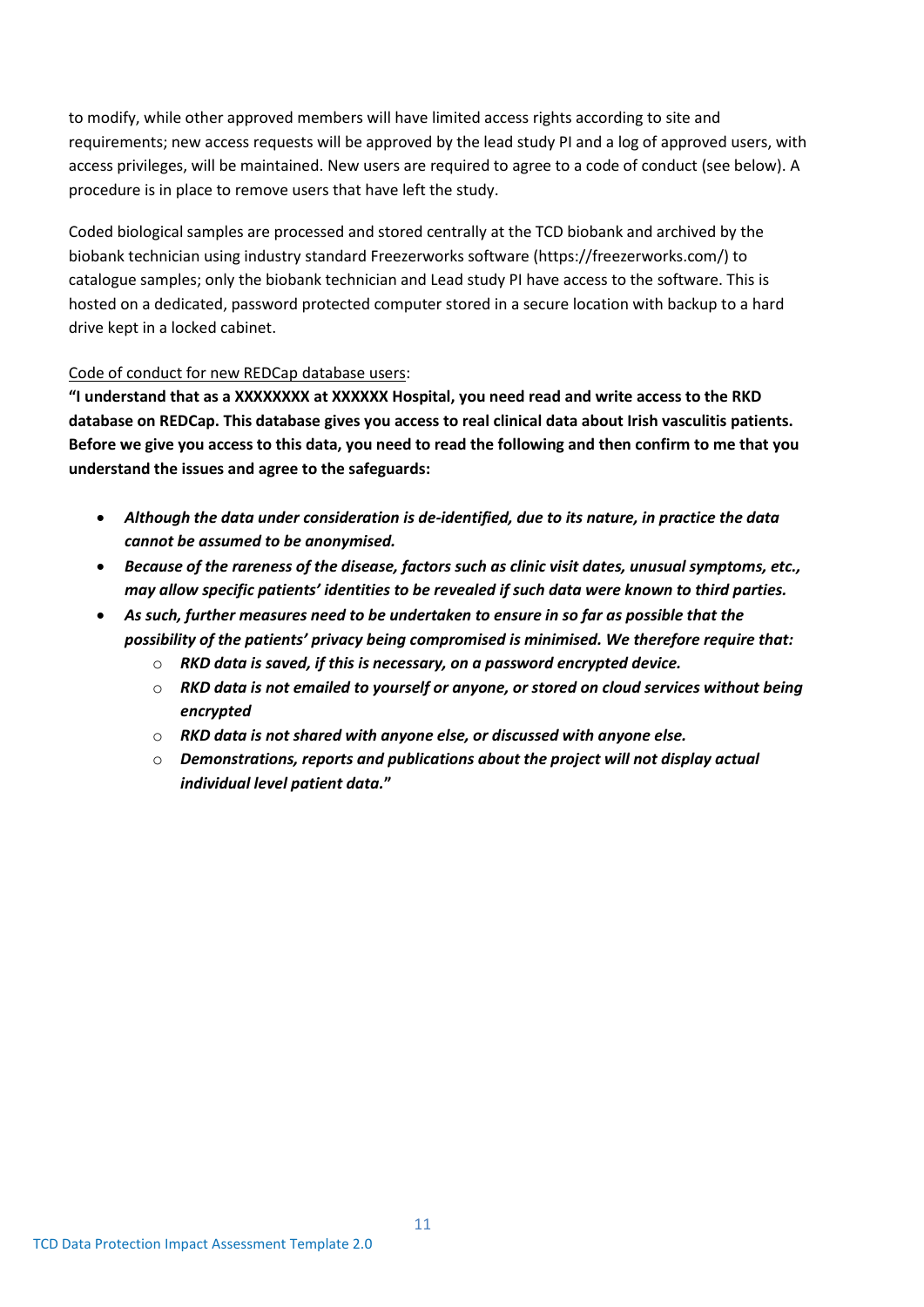## **13. How long will the data be retained for and why? Provide details**

We would like to consent for indefinite retention of data. The value of the samples in the biobank to research is implicitly linked to the data retained on the registry. In order to provide assurance that samples were collected with explicit consent, we will need to retain the consent forms - this will provide a link between the sample and the participant identity; hence data will be deemed 'pseudonymised' for the lifetime of the sample. As this study includes longitudinal follow-up of participants, it will be necessary to retain a link between the study code and individual at site level to allow for follow-up of disease progression. As this is a biobank, it is unknown at this stage what specific research projects will be performed and when - and it is currently unknown how long the biobank will remain active (this will depend partially on continued funding for the resource). Given the long-term value of the samples and associated data, we feel that potentially indefinite retention of data isjustified.

We will be seeking approval for indefinite retention with each participating site ethics committee and DPO as part of the amendment.

#### 1. HELICAL

The samples and data shared with Firalis, KTH, ISGlobal, Medical University of Vienna and University of Glasgow will be retained by Firalis until the end of the HELICAL programme, after which unused samples will be returned or destroyed and data will be irrevocably anonymised. This will allow completion of the EU-funded project.

## 2. FAIRVASC

The data shared with accredited users of the FAIRVASC interface will be aggregated so that no individual level data will be shared. These reports will be held as long as required by the user.

3. DECOMPRESS

DECOMPRESS data and samples will be managed in accordance with standard registry and biobank processes.

**14. How will you notify participants about the data processing that will be carried out using their personal data? Provide details and attach a copy of the participant information leaflet ifavailable.**

This will be outlined in the information leaflet and consent form. It will not be possible to inform participants of processing that is carried out on individual results (this is also addressed in the consent form) as it is not known when such processing will occur and researchers will only receive coded or completed de-identified samples and data only and may analyse pooled data. Information on publications using the Registry and Biobank will be disseminated to participants via Tara open access publications repository [http://www.tara.tcd.ie/.](http://www.tara.tcd.ie/)

## **15. What plans are in place for responding to a request from an individual in relation to their data protection rights?**

These include: -right of access; -rectification; -erasure; -right to object to processing based on legitimate or public interest; -right to data portability; -right to object to profiling or making decisions about individuals by automated means.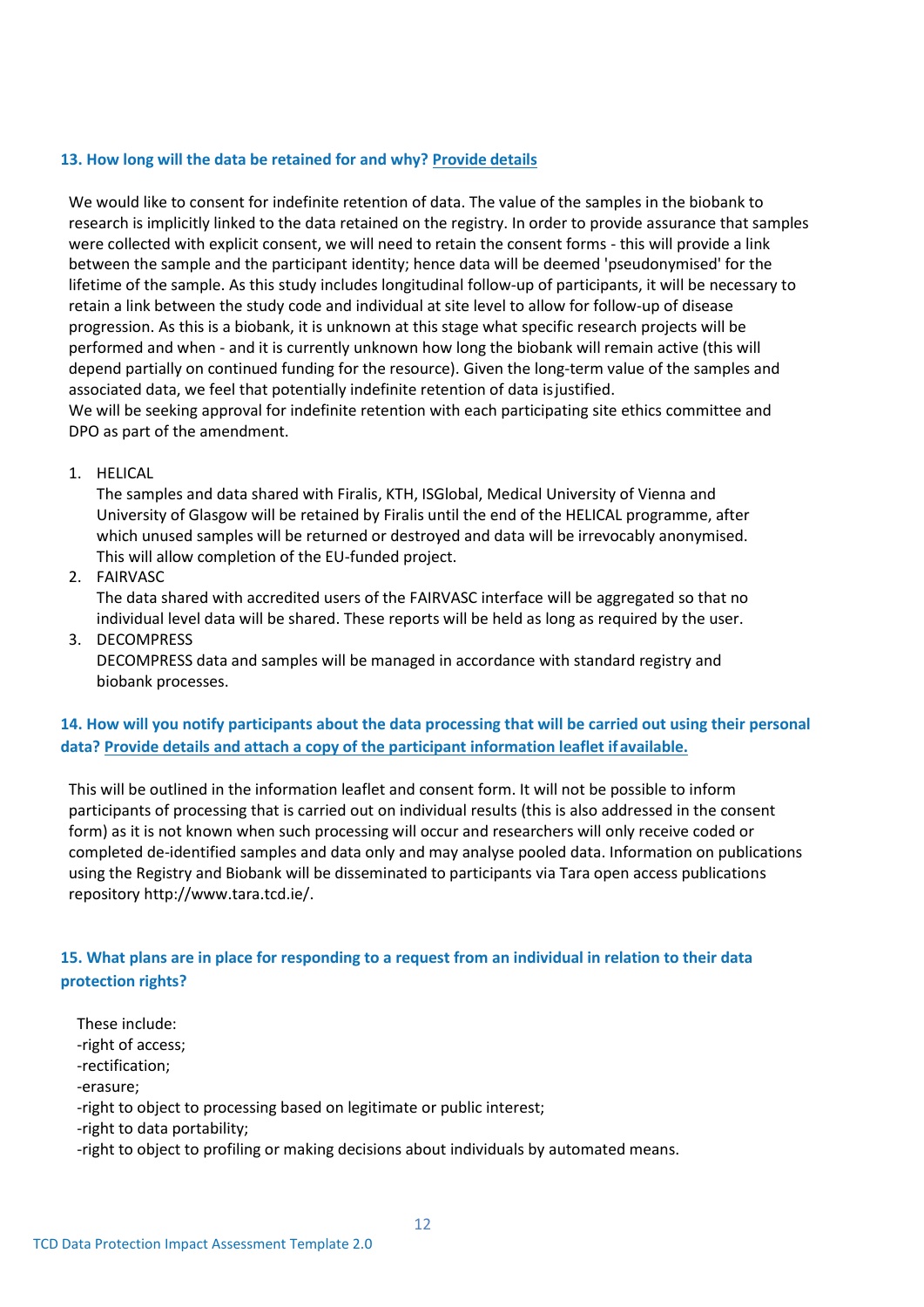Rights in relation to medical records will be the responsibility of each site and in accordance with hospital policy.

Rights in relation to personal data in the RKD Registry will be directed by the relevant study site PI (using study ID number) to the PI. Requests will be reviewed to establish whether or not they are reasonable and impact on the integrity of the study. Where possible, they will be honoured. A copy of data recorded on the registry for a study ID can be provided to the site PI in a portable format. Data can be erased, and samples destroyed at the level of the Biobank and Registry only. Where samples have been shared with other researchers the PI can request that any unused samples are destroyed - if this is included in the MTA. Results that have been analysed cannot be deleted - this will be explained clearly in the study consent at the next revision.

## **16. What guidance and training will be provided to individuals involved in this project or activity to enable them to understand their data protection responsibilities?**

All staff working in Trinity (study data controller) undergo mandatory GDPR training (online module). The study organiser (Mark Little) will ensure that members of the RKD research team have undergone any mandatory GDPR or health research data protection training that TCD provides.

Responsibility for training staff at each participating site remains with each data controller.

## **Feedback from Data Protection Officer**

| <b>Risk</b>                      | <b>Risk Rating</b> | <b>DPO comments and recommendations</b>                                                                                                                                                                                                                                                                                                                             |
|----------------------------------|--------------------|---------------------------------------------------------------------------------------------------------------------------------------------------------------------------------------------------------------------------------------------------------------------------------------------------------------------------------------------------------------------|
| Transparency                     | Low                | Consent and information leaflets (v.5) sufficiently<br>explicit except for use of biopsy for future research,<br>which has been advised to PI as of email on<br>14.01.20.                                                                                                                                                                                           |
| Governance                       | Low                | (Agreements need a bit of work - current template<br>provided is sufficient for record keeping but<br>no GDPR specific clauses re responsibilities of<br>individual controller etc.<br>Note that point 15 covers off process so this needs<br>to be put into an Agreement.<br>Processor agreement with Redcap also requires<br>review by DPO's office (Rose Gaynor) |
| <b>Combined Datasets</b>         | Medium             | Data sets being combined across multisite in Ireland<br>and EEA. Note that for Ireland, database is<br>pseudonymised, and that for EEA - intention is that<br>data will be anonymous to recipient                                                                                                                                                                   |
| Click or tap here to enter text. |                    | Click or tap here to enter text.                                                                                                                                                                                                                                                                                                                                    |
| Click or tap here to enter text. |                    | Click or tap here to enter text.                                                                                                                                                                                                                                                                                                                                    |
| Click or tap here to enter text. |                    | Click or tap here to enter text.                                                                                                                                                                                                                                                                                                                                    |

#### Summary of the key risks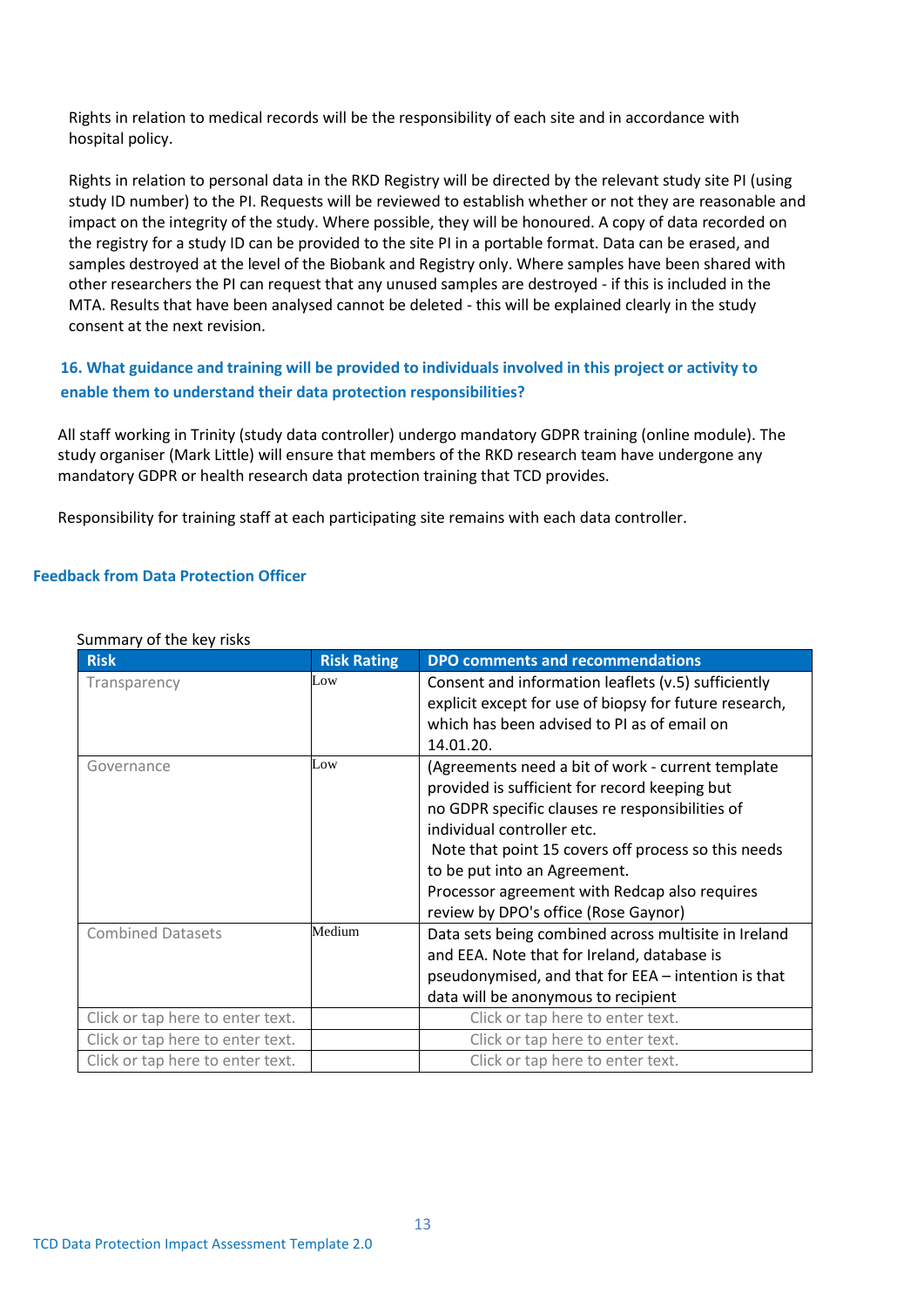Changes or actions required based on DPO feedback

## *This section should be completed by the data owner based on the feedback from the DPO and the actions should be tracked to completion*

| <b>Action</b>                               | Owner        | <b>Comments</b>                  |
|---------------------------------------------|--------------|----------------------------------|
| Consent will be amended in V.6              |              |                                  |
| Controller/Processor Agreement under Review | DPO's office |                                  |
| <b>FAIRVASC</b> agreement under review      | P            |                                  |
|                                             |              |                                  |
|                                             |              |                                  |
| Click or tap here to enter text.            |              | Click or tap here to enter text. |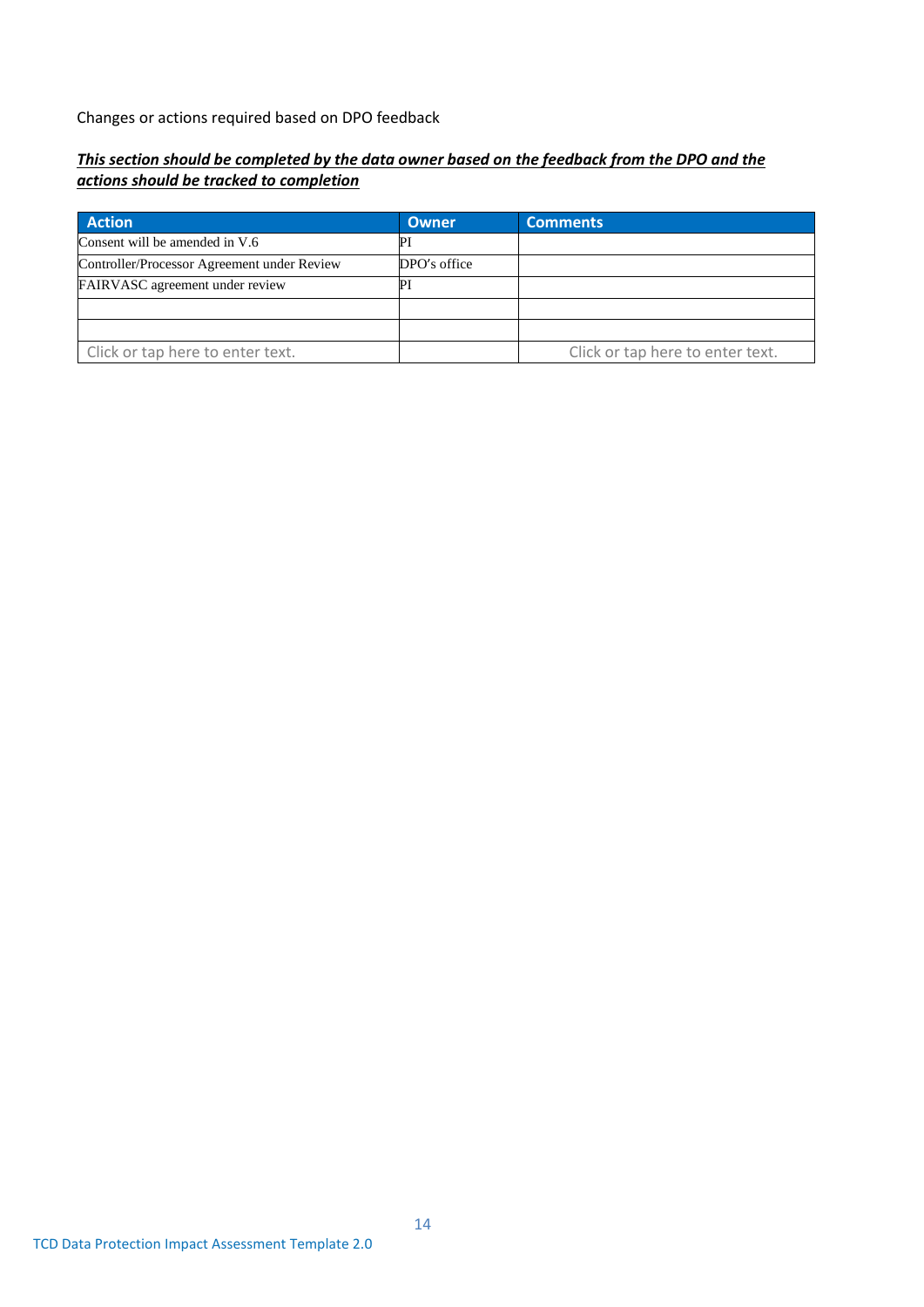| Date of          | <b>Purpose of</b>  | <b>Name of</b>                                              | <b>Recipient</b>   | <b>Data classification</b> | <b>Type of</b>   | <b>Duration</b>                                      |
|------------------|--------------------|-------------------------------------------------------------|--------------------|----------------------------|------------------|------------------------------------------------------|
| <b>Agreement</b> | sharing            | <b>Institution or</b>                                       | <b>location</b>    | (Coded or anonymous        | <b>Agreement</b> |                                                      |
|                  |                    | industry                                                    | (Country)          | to recipient)              | in place         |                                                      |
| 24/3/16          | <b>Research</b>    | <b>Firalis SAS</b>                                          | <b>France</b>      | <b>Coded</b>               | <b>MTA</b>       | <b>Until completion of</b><br><b>HELICAL project</b> |
| 9/6/16           | <b>Research</b>    | <b>Azienda</b><br>Ospedaliero-<br>universitaria<br>di Parma | <b>Italy</b>       | <b>Coded</b>               | <b>MTA</b>       | 5 years                                              |
| 3/5/16           | <b>Research</b>    | <b>UMCG</b>                                                 | <b>Netherlands</b> | <b>Coded</b>               | <b>MTA</b>       | 5 years                                              |
| 8/12/20          | <b>Research</b>    | <b>KTH</b>                                                  | <b>Sweden</b>      | <b>Coded</b>               | <b>MTA</b>       | 5 years                                              |
| 27/01/16         | <b>Development</b> | <b>Euroimmun</b>                                            | <b>Germany</b>     | Anonymised                 | <b>MTA</b>       | 9 months                                             |
| 4/4/18           | <b>Research</b>    | University of<br><b>Aberdeen</b>                            | <b>UK</b>          | <b>Coded</b>               | <b>MTA</b>       | 10 years                                             |
| 13/4/16          | <b>Research</b>    | <b>UCD</b>                                                  | <b>Ireland</b>     | <b>Coded</b>               | <b>MTA</b>       | 3 years                                              |
|                  |                    |                                                             |                    |                            |                  |                                                      |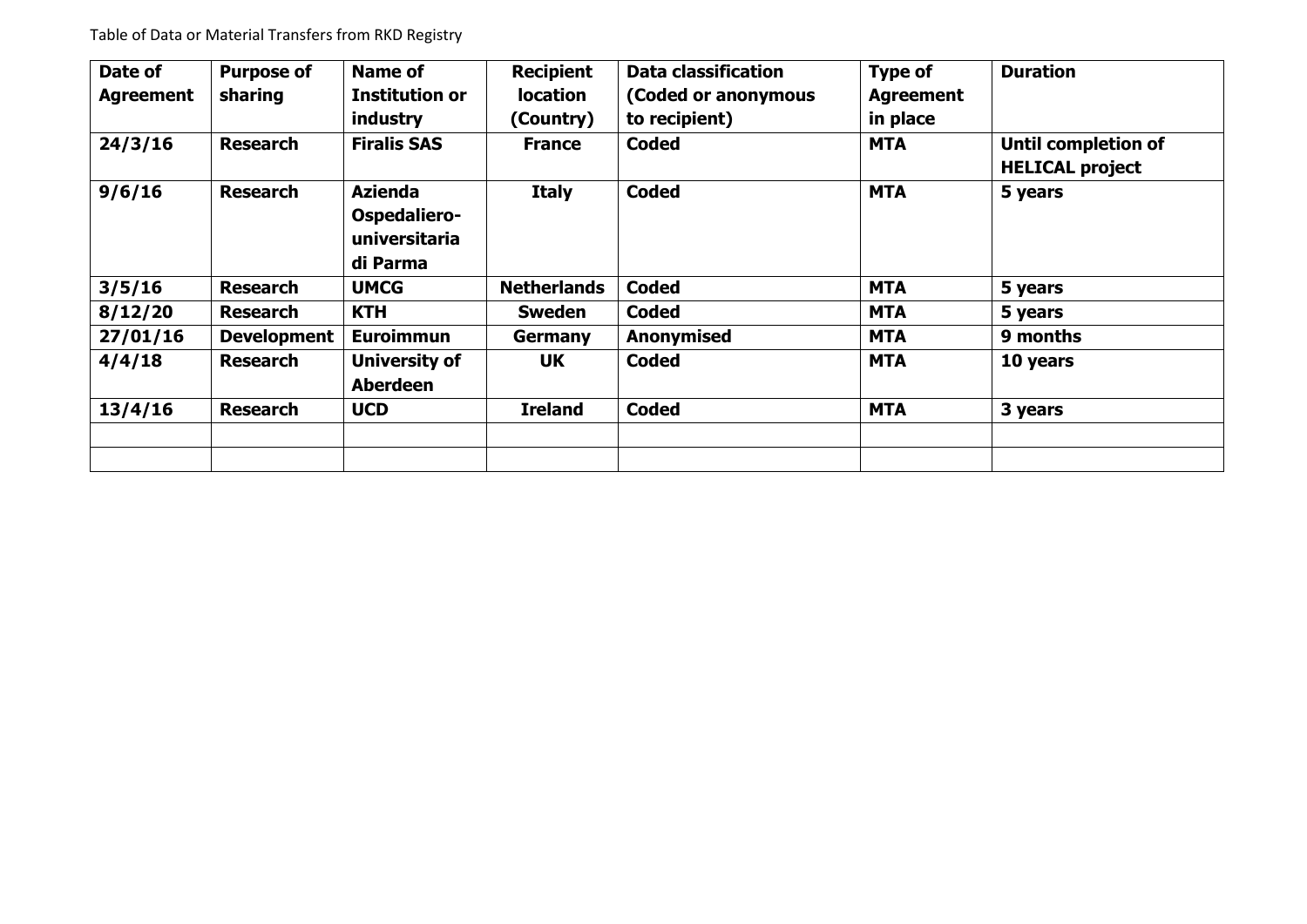# Appendix 1

## i~HD Data Sharing Asset Register

This template has been developed to capture and share information about data assets that are available for shared use within a collaborative initiative or as part of a federated network of data sources, for research. It focuses primarily on the governance aspects of data sharing.

The term data sharing is used here to refer to the access provided to external researchers and research organisations by the custodian of a data asset. This access might be granted through the direct provision of a relevant data set extract, by enabling on-site querying of the data asset, access through an intermediary safe haven repository or as part of a federated network that supports distributed querying.

This asset register aligns with the FAIR principles, which promotes that data assets should be:

**F**indable: easily discovered, normally through an online catalogue or internet searching **A**ccessible: there is relevant metadata to support understanding of the data asset **I**nteroperable: adopting standards for the data and for the descriptive metadata **R**eusable: the terms of data reuse are transparently provided

However, this template elaborates on certain aspects that are needed to give information and assurance to potential research users about the legal basis (including GDPR compliance) and permissions (including ethical approvals) that are in place to permit data sharing. It does not go into detail on the data or metadata describing the suitability of the data for different kinds of research, since this is the role of other data cataloguing templates. It also does not seek to capture evidence of the GDPR compliance of the data asset itself, but only in relation to the reuse of the asset for research by external organisations.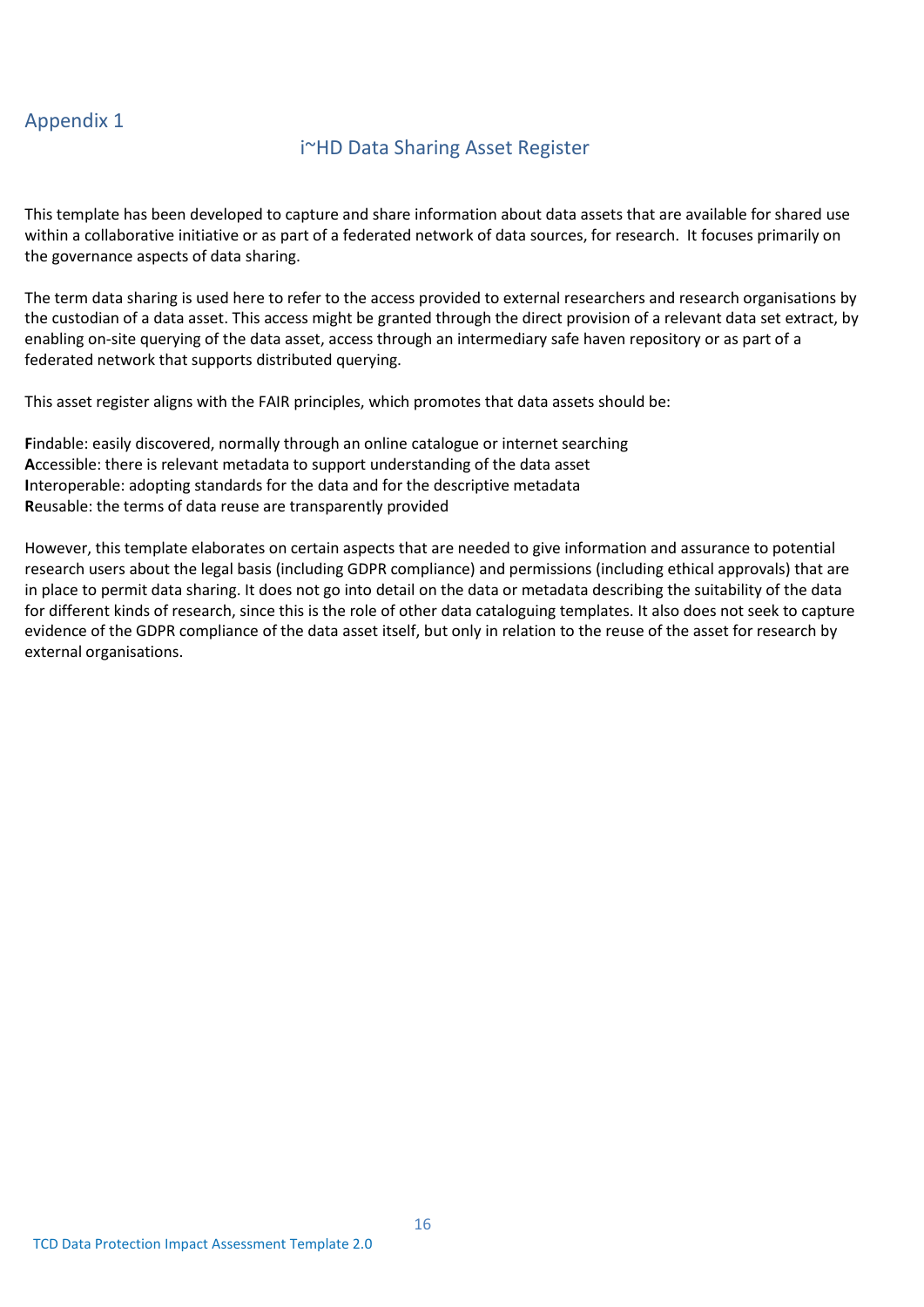| <b>Question</b>                                                                                                                                        | Asset response                                                       |
|--------------------------------------------------------------------------------------------------------------------------------------------------------|----------------------------------------------------------------------|
| <b>Asset descriptors</b>                                                                                                                               |                                                                      |
| What is the name of the asset?                                                                                                                         | Rare Kidney Disease registry and biobank                             |
| What are the overall asset objectives (the purposes for holding the data)?                                                                             | Research into pathogenesis, diagnosis and treatment<br>of vasculitis |
| What type of cohort or population asset is it?                                                                                                         | Cohort                                                               |
| Options: Research study, Cohort, National registry, Healthcare provider<br>registry, EHR extract                                                       |                                                                      |
| How long will the asset continue to be available for external research use?                                                                            | No end date set                                                      |
| <b>Organisational contacts</b>                                                                                                                         |                                                                      |
| What is the name of the organisation with legal responsibility for holding<br>and maintaining the asset?                                               | <b>Trinity College Dublin</b>                                        |
| What kind of organisation is the asset owner?                                                                                                          | Academic                                                             |
| Options: Academic, Governmental, Charity, Other not for profit, Industry,<br>other entity                                                              |                                                                      |
| How is the asset primarily funded?                                                                                                                     | Competitive grant funding                                            |
| Administrative contact name                                                                                                                            | Dr Alan Kennedy                                                      |
|                                                                                                                                                        | Trinity Health Kidney Centre,                                        |
|                                                                                                                                                        | Lab/Office 1.06,                                                     |
|                                                                                                                                                        | Trinity Translational Medicine Institute,                            |
| Administrative contact address                                                                                                                         | Trinity Centre for Health Sciences,                                  |
|                                                                                                                                                        | St James' Hospital,                                                  |
|                                                                                                                                                        | Dublin 8,<br>D08 W9RT,                                               |
|                                                                                                                                                        | Ireland.                                                             |
| Administrative contact email                                                                                                                           | rkdbiobank@tcd.ie                                                    |
| Administrative contact phone                                                                                                                           | +353-1-896 2105                                                      |
| Scientific contact name                                                                                                                                | Prof Mark Little                                                     |
|                                                                                                                                                        | <b>Trinity Health Kidney Centre</b>                                  |
|                                                                                                                                                        | Room 1.07                                                            |
|                                                                                                                                                        | <b>Trinity Translational Medicine Institute</b>                      |
| Scientific contact address                                                                                                                             | Trinity College Dublin, the University of Dublin                     |
|                                                                                                                                                        | St James's Hospital campus                                           |
|                                                                                                                                                        | Dublin D08 W9RT                                                      |
|                                                                                                                                                        | Ireland                                                              |
| Scientific contact email                                                                                                                               | mlittle@tcd.ie                                                       |
| Scientific contact phone<br>Technical contact / data manager contact name                                                                              | +353-1-896 2145<br>As per admin contact                              |
| Technical contact / data manager contact address                                                                                                       | As per admin contact                                                 |
| Technical contact / data manager contact email                                                                                                         | As per admin contact                                                 |
| Technical contact / data manager contact phone                                                                                                         | As per admin contact                                                 |
| URL of the asset website or Unit/Centre Web site                                                                                                       | https://www.tcd.ie/medicine/thkc/research/rare.php                   |
| Data subject population                                                                                                                                |                                                                      |
|                                                                                                                                                        | Diagnosis of primary systemic vasculitis                             |
|                                                                                                                                                        | <b>Healthy control</b>                                               |
| What are the main inclusion characteristics of the asset population?                                                                                   | Disease control (mixture of chronic kidney disease,                  |
|                                                                                                                                                        | other autoimmune diseases)                                           |
| What is the approximate number of subjects in the repository?                                                                                          | 2000                                                                 |
| What is the approximate number of subjects for whom data collection is<br>ongoing                                                                      | 1000                                                                 |
| What is the geographical area where are the data subjects located?                                                                                     | Republic of Ireland                                                  |
| What was the age range of your data subjects at the time of recruitment?                                                                               | 16-95                                                                |
| What are the overall time periods of the data held?                                                                                                    | 2012 to present                                                      |
| Are you recruiting new participants?                                                                                                                   | Recruiting new participants                                          |
| Options: Recruiting new participants, continuing to collect data on existing                                                                           |                                                                      |
| participants, No active data collection, but continuing analysis/research,                                                                             |                                                                      |
| Frozen and held for data sharing                                                                                                                       |                                                                      |
| Which care setting data sources are incorporated?                                                                                                      | Outpatient care, Inpatient care, Bio-Bank, Disease                   |
| Options: Birth and child health services, Primary care, Outpatient care,<br>Inpatient care, Pharmacy, Management reporting, Billing, Disease registry, | registry                                                             |
|                                                                                                                                                        |                                                                      |
| Health event registry, Procedure registry, Bio-Bank, Other<br>Do you hold data about family or other people related to the subjects?                   | Yes (limited)                                                        |
| Data set and metadata                                                                                                                                  |                                                                      |
|                                                                                                                                                        | Diagnosis, treatment, disease activity, outcomes                     |
| What main categories of health data are held?                                                                                                          | (death, kidney failure)                                              |
| What kinds of genetic information are held?                                                                                                            | None                                                                 |
| What kinds of bio-samples are held?                                                                                                                    | Urine, serum, plasma, DNA, PBMC                                      |
| Does the asset have a formally documented data dictionary?                                                                                             | Yes                                                                  |
| In what data or database format are the data primarily held?                                                                                           | REDCap (cohort data) / Freezerworks (biobank data)                   |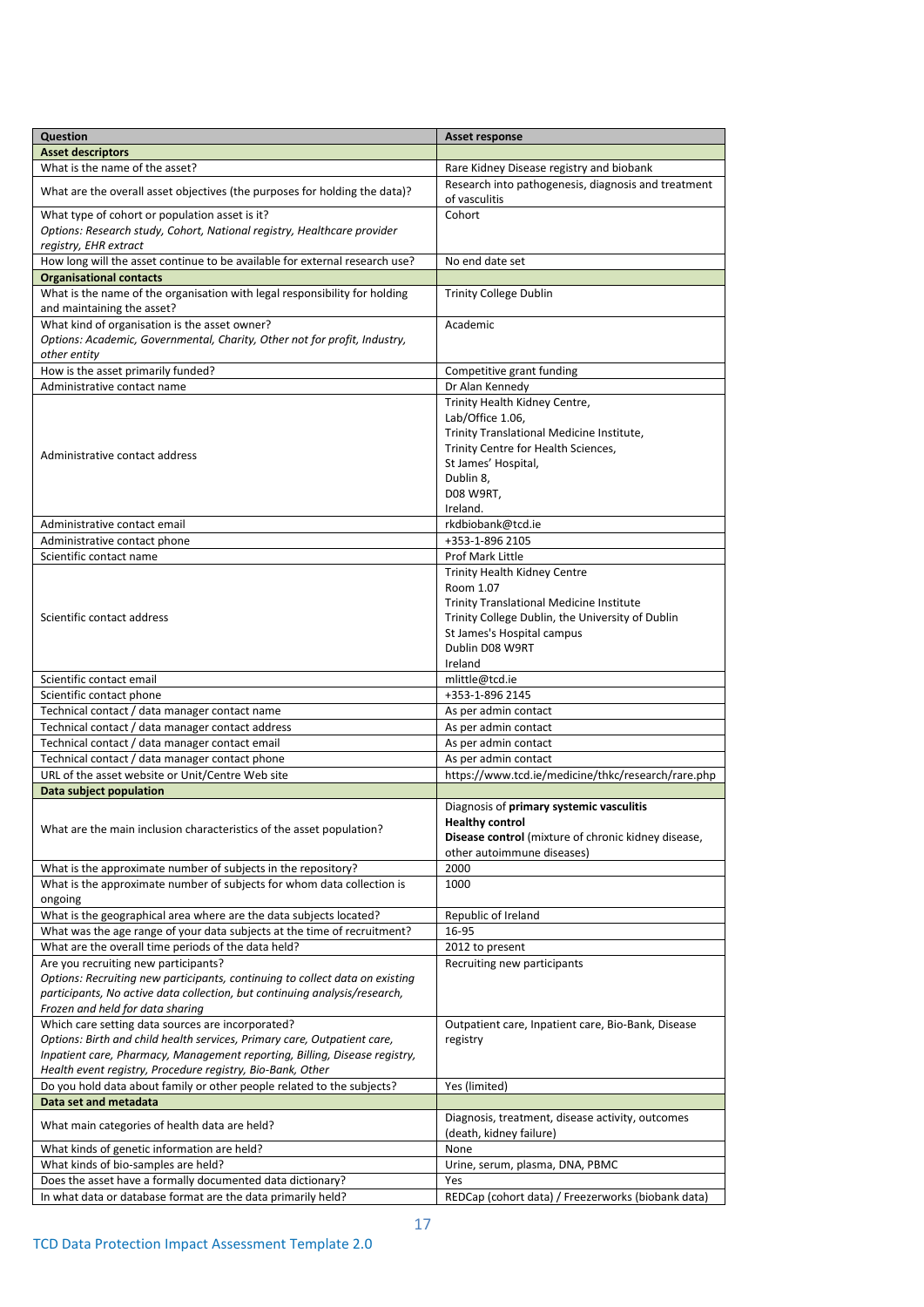| <b>Question</b>                                                                                                                                      | Asset response                                                                                                                                                                |
|------------------------------------------------------------------------------------------------------------------------------------------------------|-------------------------------------------------------------------------------------------------------------------------------------------------------------------------------|
|                                                                                                                                                      | In general, the asset adheres to principles of Good                                                                                                                           |
| What data standards are adopted for organising, storing, managing or                                                                                 | Pharmacoepidemiological Practices. However, due to<br>resource scarcity, quality assurance of the entire                                                                      |
| protecting the asset data sets?                                                                                                                      | dataset (particularly those sites outside Dublin) is                                                                                                                          |
|                                                                                                                                                      | patchy                                                                                                                                                                        |
| Does the asset have a standard format or computing language in which data<br>extraction queries are constructed on the data set?                     | Extractions can be conducted directly into R, CSV,<br>XML and SPSS formats.                                                                                                   |
| Does the asset have a process for documenting and saving locally-run                                                                                 | Yes, incorporated into the REDCap structure                                                                                                                                   |
| queries for audit purposes and for potential future re-use?<br><b>GDPR</b> compliance                                                                |                                                                                                                                                                               |
| Data Controller organisation details                                                                                                                 | <b>Trinity College Dublin</b>                                                                                                                                                 |
| Data processor organisation details (if applicable)                                                                                                  |                                                                                                                                                                               |
| Main purpose of processing                                                                                                                           | Research into pathogenesis, diagnosis and treatment<br>of vasculitis                                                                                                          |
| Legal basis for processing under GDPR Article 6                                                                                                      | Article 6(1)(e) Processing is necessary for the<br>performance of a task carried out in the public<br>interest.                                                               |
| Legal basis for processing under GDPR Article 9 (if applicable)                                                                                      | Article 9(2)(j). Processing is necessary for scientific<br>research purposes.                                                                                                 |
| Geographic location of personal data (including pseudonym keys, if<br>applicable)                                                                    | Locked database on a restricted access server behind<br>TCD firewall                                                                                                          |
| Data Protection Impact Assessment (DPIA) status, with regard to data<br>sharing                                                                      | Reviewed and signed off by DPO                                                                                                                                                |
| Are there any stipulations or obligations on data sharing arising from the<br>DPIA?                                                                  | No                                                                                                                                                                            |
| Informed consent (if applicable)                                                                                                                     |                                                                                                                                                                               |
| Has informed consent been given by the data subjects?                                                                                                | Yes                                                                                                                                                                           |
| Is participant consent required for new research uses (e.g. new research<br>topics)?                                                                 | Not if covered by existing consent form (v4);                                                                                                                                 |
| Is participant consent required for external organisations to reuse the asset<br>data?                                                               | No                                                                                                                                                                            |
| How does the asset custodian handle withdrawal requests by data subjects?                                                                            | SOP for removing data from the database and<br>returning to the individual (if desired). PIL includes a<br>statement that data already used in research cannot<br>be removed. |
| <b>Approvals</b>                                                                                                                                     |                                                                                                                                                                               |
|                                                                                                                                                      |                                                                                                                                                                               |
| Which regulatory bodies have approved the collection and use of the data<br>set?                                                                     | Institutional ethics committees, TCD DPO                                                                                                                                      |
| What additional approvals are required for external organisations to reuse<br>the data?                                                              | Material and data sharing agreement                                                                                                                                           |
| What research purposes have been approved for the asset?                                                                                             | Research into the pathogenesis, diagnosis and<br>treatment of vasculitis                                                                                                      |
| Is ethics board approval required for every additional study, only for new<br>research areas, or is there broad approval for many kinds of research? | Chairman approval is required for each study. This<br>usually has a 2-week turnaround.                                                                                        |
| Is ethics board approval required for new studies that only use an<br>anonymous extract of the data?                                                 | Chairman approval is required for each study. This<br>usually has a 2-week turnaround.                                                                                        |
| Are there any areas of research that are explicitly excluded?                                                                                        | For profit collaborations with industry require re-<br>consent with V5 consent form.                                                                                          |
| Are there specific limitations on the time during which research can be<br>done?                                                                     | No                                                                                                                                                                            |
| Is there a requirement for significant findings to be notified to data-subjects,<br>and by whom?                                                     | Participants have the option of receiving information<br>on significant findings. These are managed through a<br>clinical encounter in vasculitis clinic or, if required, a   |
| How frequently and in what form must studies from external organisations                                                                             | clinical genetics clinic<br>No explicit requirement                                                                                                                           |
| report to the asset's internal board, ethics committee or other bodies?<br>What requirements are there for archiving or destruction of shared        | No explicit requirement                                                                                                                                                       |
| datasets?<br>Linkage and de-identification                                                                                                           |                                                                                                                                                                               |
| Are any standard demographic identifiers retained e.g. a national health                                                                             | Only in recruitment log                                                                                                                                                       |
| number?<br>Does the asset hold names, addresses and contact information of the data                                                                  | Only in recruitment log                                                                                                                                                       |
| subjects?                                                                                                                                            |                                                                                                                                                                               |
| Does the asset hold the details of external data providers e.g. GP details?                                                                          | Only in recruitment log                                                                                                                                                       |
| To which external data sources does this repository have linkage?<br>Are consistent pseudonymous IDs issued to permit longitudinal linkage of        | None<br>Yes                                                                                                                                                                   |
| data sets?<br>What methods are applied to generate an anonymous data set for external<br>users?                                                      | Manual removal of identifiers                                                                                                                                                 |